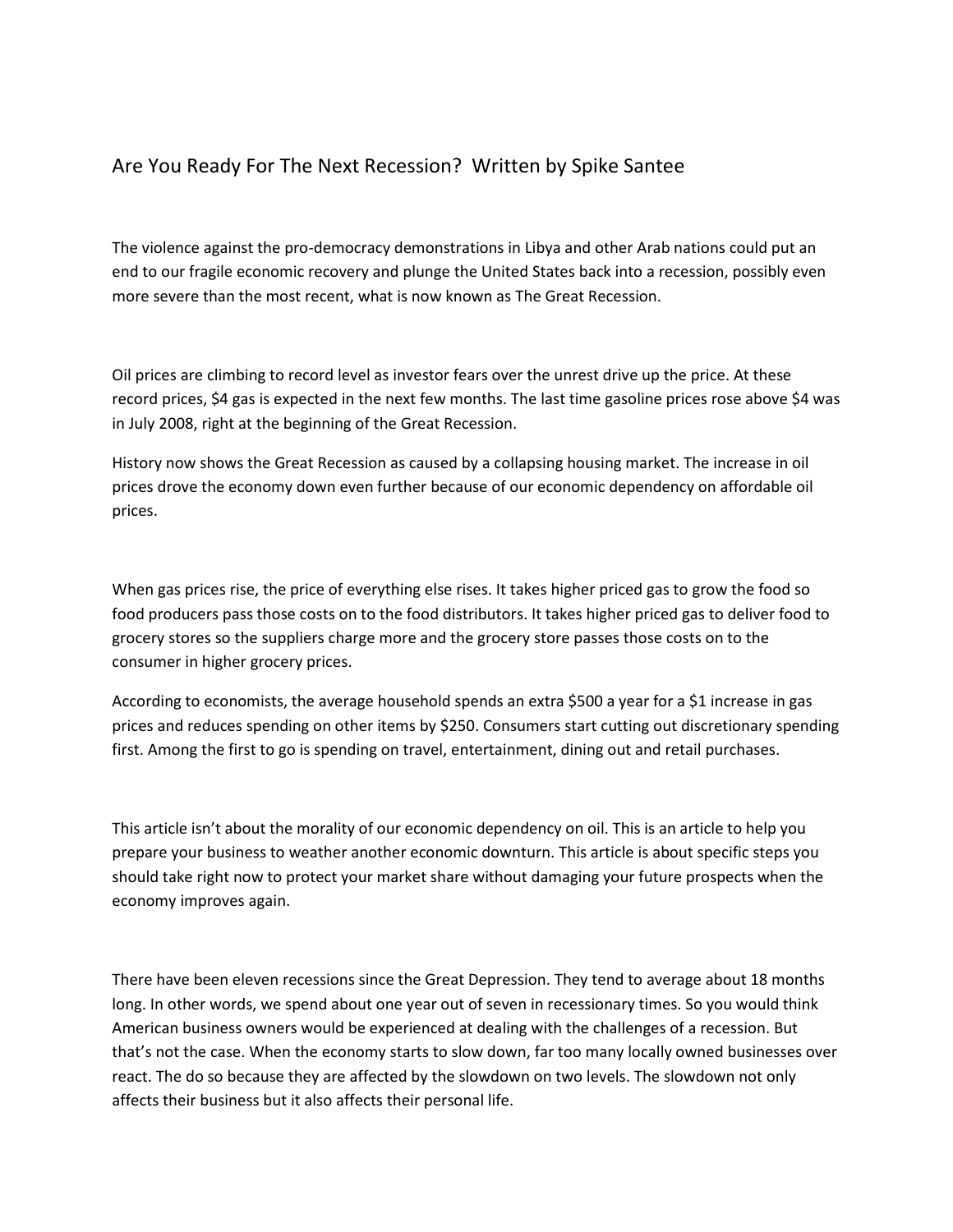The local small business owner lives in two worlds. They live in the world of the consumer and they live in the world of the small business owner. The economic pressure the small business owner feels in the world of the consumer creates feelings and perceptions about the economy that a consumer would naturally feel when times get tough. But those feelings from the world of the consumer don't have a place in the world of the small business owner when it comes to making strategic decisions on how to navigate the business through the economic slowdown.

During the Great Depression of the last century, Gross Domestic Production fell by a stunning twenty seven percent. During the Great Recession of the past couple of years, Gross Domestic Production fell only four percent. That means 96% of the economy was still intact.

Unemployment rose to ten percent recently. While that is tragic news, that means that 90% are still employed.

Consumers don't exit the market during a recession, they change and they adapt to the new economic challenges. They are still out there spending money; they are now spending it differently.

When a local business owner allows their personal feelings about the recession to cloud their decision making as a business owner, they can lose sight of those components of the economy that could fuel their business through the recession and into the future when things pick back up again.

One of the biggest mistakes a business owner can make is to cut back on their advertising when times get tough. They see cutting advertising as a quick way to preserve cash flow. Most of the time they won't see any immediate negative affect to their business so they begin to think cutting their advertising was a good idea.

A pilot can cut the engines on a jet plane and it won't immediately fall out of the sky. In fact the plane can glide for hundreds of miles before reaching the ground. Just like the jet, the business that cuts out advertising during a recession begins a slow and gradual decline. But the business owner doesn't know what the pilot knows. The pilot knows that it will take more fuel to return to the original altitude than it would have taken to maintain the original altitude. It would have cost less to keep the engines on all the way to the destination.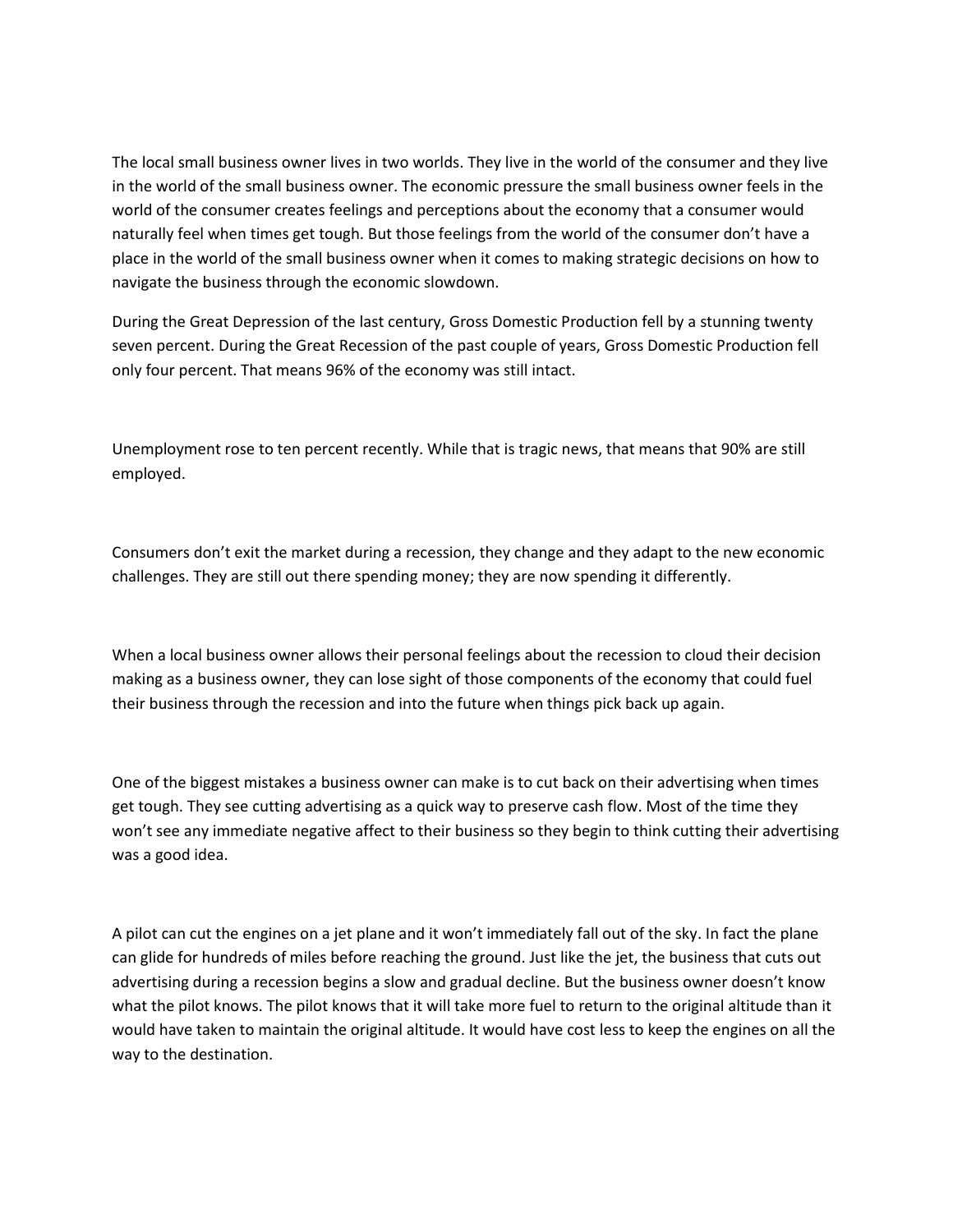But the pilot knows the danger of turning off the engines in mid flight. They may not be able to restart the engine before the plane reaches the ground. It may lead to a premature ending of the flight far short of the destination. A business owner who cuts out their advertising begins a slow decline that could result in a premature ending for the business.

The question whether to advertise or not to advertise during a recession has been asked over many years, and the evidence indicates that advertising during a recession is smart business.

The first known attempt to prove that companies should maintain advertising during bad times dates to the 1920s, when advertising executive, Roland S. Vaile, tracked the revenues of 200 companies before, during and after the 1923 recession. In April 1927 Vaile reported that the companies that had advertised the most had the biggest sales increases throughout the period.

An ambitious study was begun after World War II, It was a long-term project to plot the profits of a large group of companies through a series of recessions.

Beginning in 1947, the study measured the annual advertising expenditures of each company and correlated the figures with sales trends before, during and after the recessions of 1919 and 1954. For the recessions of 1958 and 1961, this study included tracking profits. Not only did sales and profits

almost invariably fall at companies that cut advertising, but after the recession had ended, they continued to lag behind companies that had maintained their ad budgets.

After a period of time, the study was then picked up by the American Business Press (ABP), an association of trade publications, which continued the investigation. The ABP project has become widely known throughout the advertising industry because of its analysis of the severe 1974 to 1975 recession. Relying on questionnaires submitted by advertisers, the study tracked the sales and profits growth of 173 industrial companies between 1972 and 1977. The companies were divided into two groups: those that reduced advertising during the recession; and those that did not reduce advertising,

The study found that the companies that reduced advertising achieved minimal sales growth in 1974, suffered a sales decline in 1975 and increased sales by 70 percent during the five-year period. For companies that maintained their ad budgets, sales suffered no slowdown during the recession and grew 150 percent for the entire period. Profits showed a similar pattern. Most notably, the momentum gained by the steady advertisers during the recession helped them to grow at a faster rate in 1976 and 1977.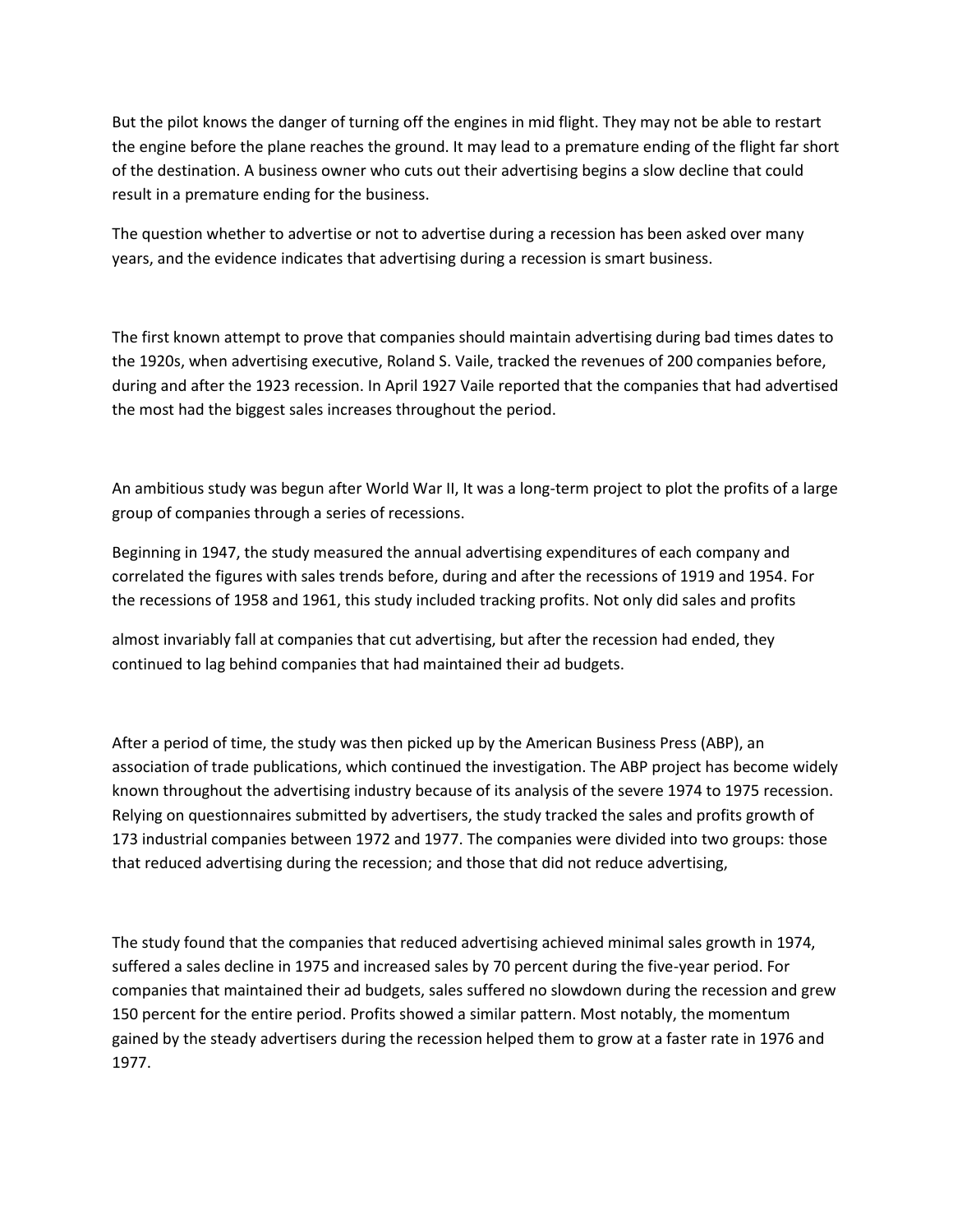The NW Ayer Inc.'s report: Advertising during a Recession: Key Issues anti Opportunities indicates that during the recession of the mid 1970's, Avon Products and Hershey Foods cut back advertising and lost market share. Philip Morris and Revlon increased their advertising during the same period and saw significant market share growth.

Another example is General Motors' Chevrolet division, which faced mounting inventories in 1975 due to the recession and high fuel prices. The company abandoned its traditional practice of setting its advertising expenditures as a fixed percentage of sales. While volume fell 10 percent because of the economic slowdown, Chevrolet maintained its ad budget and actually increased advertising for its fuelsaving economy models. Ford Motor Company, on the other hand, slashed advertising by 14 percent in an attempt to shore up profits. That may have achieved its goal, but it permitted Chevrolet to increase its market share by 2 percent.

A McGraw-Hill Research study looking at 600 companies from 1980 to 1985 found that those businesses which chose to maintain or raise their level of advertising expenditures during the 1981 and 1982 recession had significantly higher sales after the economy recovered. Specifically, companies that advertised aggressively during the recession had sales 256% higher than those that did not continue to advertise.

The gains made during the recession were permanent and expanded during the three years following the recession.

The research firm of Meldrum & Fewsmith studied all post World War II recessions and found that advertising aggressively during recessions not only increases sales but it also increases profits, and at a far greater rate than those firms that cut back.

American Business Media found that maintaining share of mind during an economic downturn directly related to current and future sales and that maintaining share of mind costs much less than rebuilding it after a period of marketing inactivity.

According to Coopers & Lybrand, marketing during a time of economic difficultly solidifies your client base, portrays you as stable, takes business away from less aggressive competitors and positions your firm well for post recession growth.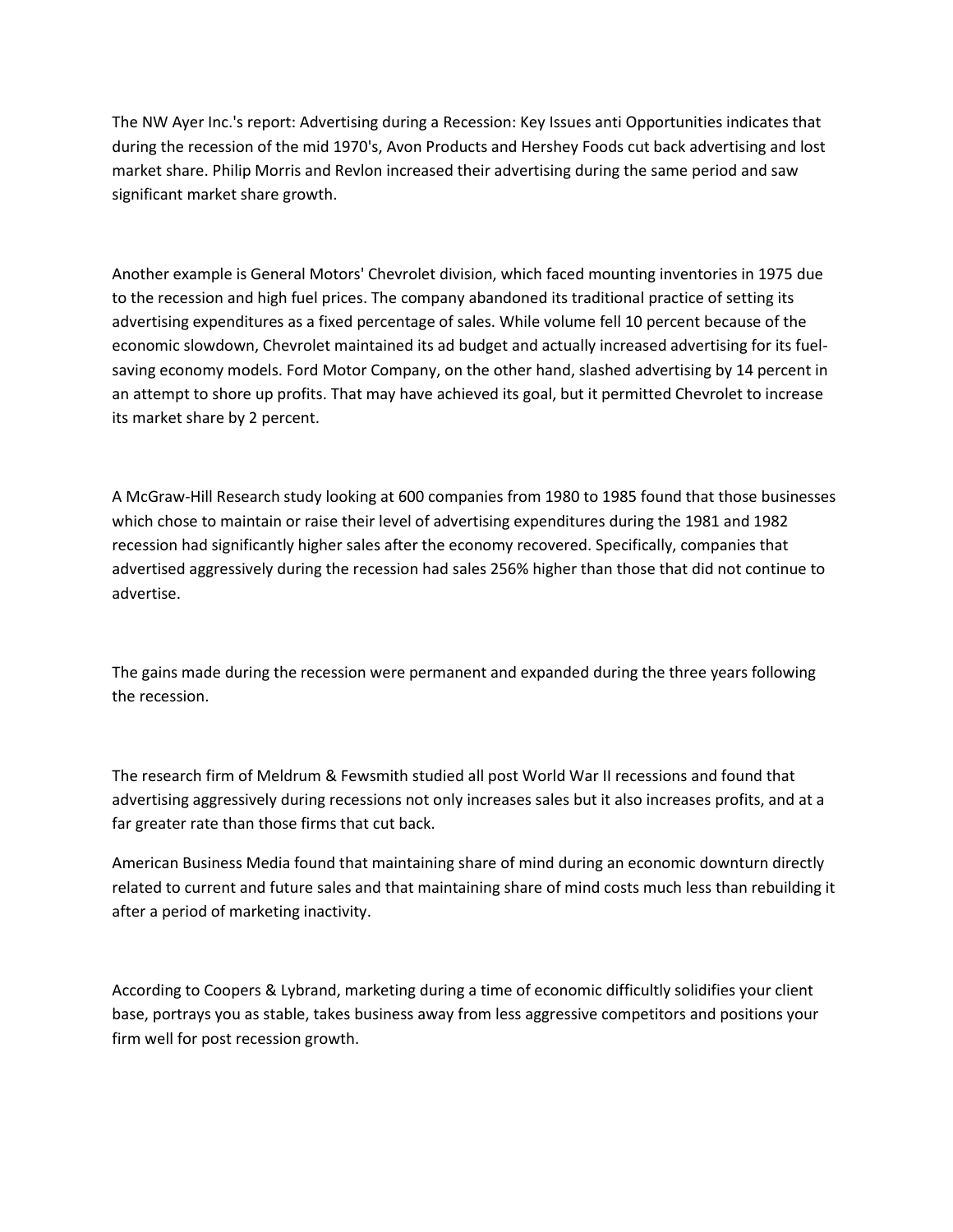There has only been one time in history when McDonalds has cut back on advertising. That was during the 1990-1991 recession. MarketSense Research reports that McDonalds sales fell by 28% while Pizza Hut and Taco Bell enjoyed sales growth of 61% and 40% respectively.

There is not a single study, not one, that suggests cutting back on advertising when the economy slows down is a formula for growth.

The most successful companies don't cut out their advertising when times get tough. They reevaluate their efforts and if necessary, redeploy their assets and resources for a new result. In business this is often called an operational efficiency. An operational efficiency is unique to your business. Only you can decide what is right for you. There could be two very similar companies facing similar challenges and each could develop a new operational efficiency that works for them and they wouldn't have anything in common.

Here are some of the most common operational efficiencies we see local business owners making.

Many local business owners say they are downsizing their presence in the telephone directory. Some are cutting back the number of directories they're in. Rising costs are a factor but consumers now have more convenient ways to search. Instead of lugging around a big directory, consumers have a device that they use to search. Whether it's a Blackberry, iPad, iPhone or Droid, new technology is the big game changer.

Local business owners say they are migrating away from newspaper advertising. The most obvious reasons are rising costs and declining circulation but the device is having an impact on newspapers too. With the device, consumers can get their news and weather now, when they want it. They don't have to wait until tomorrow to get it.

Television was a very powerful medium back in the day when there were only a few channels to choose from. But today, television is fragmented with hundreds of channels. It's very hard to reach a large audience on television or cable. But once again, it is the device that is affecting the effectiveness of television advertising. The consumer now has more control over what they watch, where they watch and when they watch. More than 50% of the commercials are not seen, they are passed over when a consumer watches television using a device like a DVR.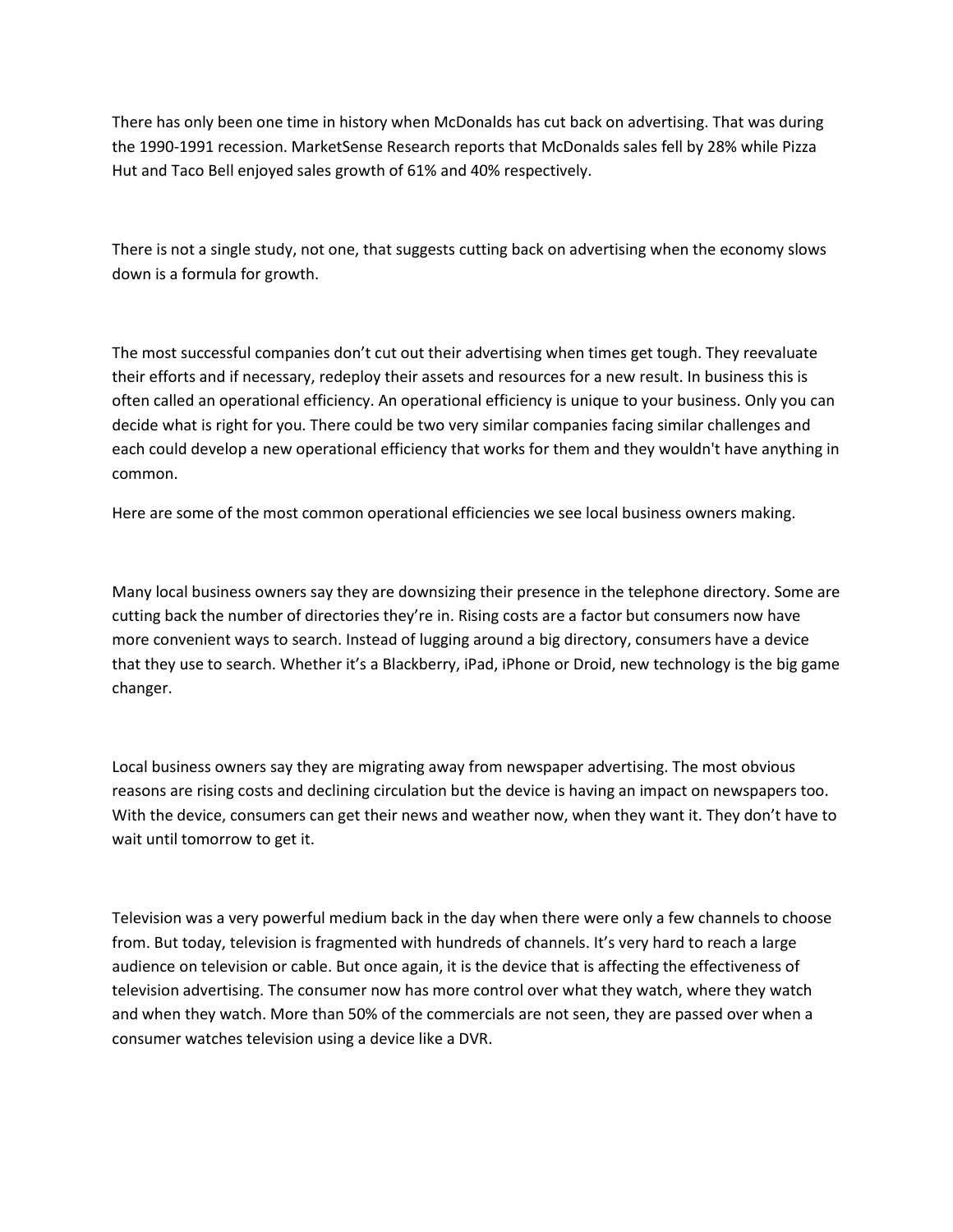The web site is perhaps the best new marketing tool for the local business owner. But there are many business owners who are overspending on their web sites in hopes of finding that pot of gold at the end

of the Internet rainbow. While the Internet does present the local business owner with new ways to compete, it isn't a free road to the land of riches.

Search engine optimization is important. There is no doubt about. Your web site must be properly configured to be found. But to think that your \$300-\$500 investment in search engine optimization is going to be competitive, think again. In the world of the search engine, you're in the most competitive environment ever created. You're competing against hundreds of millions of web sites. And the world of the search engine is dominated by companies with more money and more staff dedicated to search engine ranking. Search engine optimization is not a onetime thing. The companies that rank the highest do so because they manage their search engine optimization 24/7.

If you're not selling internationally or across the country, there is a much better way to draw traffic to your web site. Let's take a look at what the biggest names in e-commerce are doing to drive traffic to their web sites.

Amazon Dot Com does not want you to go to Google to search for a new book. You might end up at Barnes and Nobel Dot Com. iTunes doesn't want you to go to Yahoo to find out where you can download your favorite songs, you might end up at Amazon Dot Com or CD Now Dot Com. eBay doesn't want you to go to Bing to find out how to sell your baseball collection, you might end up at Craig's List.

The biggest names in e-commerce don't want you going to a search engine; they want you to come directly to their web sites. That's why they are some of the biggest advertisers on Radio, TV and Magazines.

If Amazon, iTunes and eBay don't want you going to a search engine, why do you want your customers to go there? They might end up at your competitor.

The combination of a radio campaign on your local radio station and your web site is proving to be the best way to bring back old customers, increase repeat business and find new customers for the future.